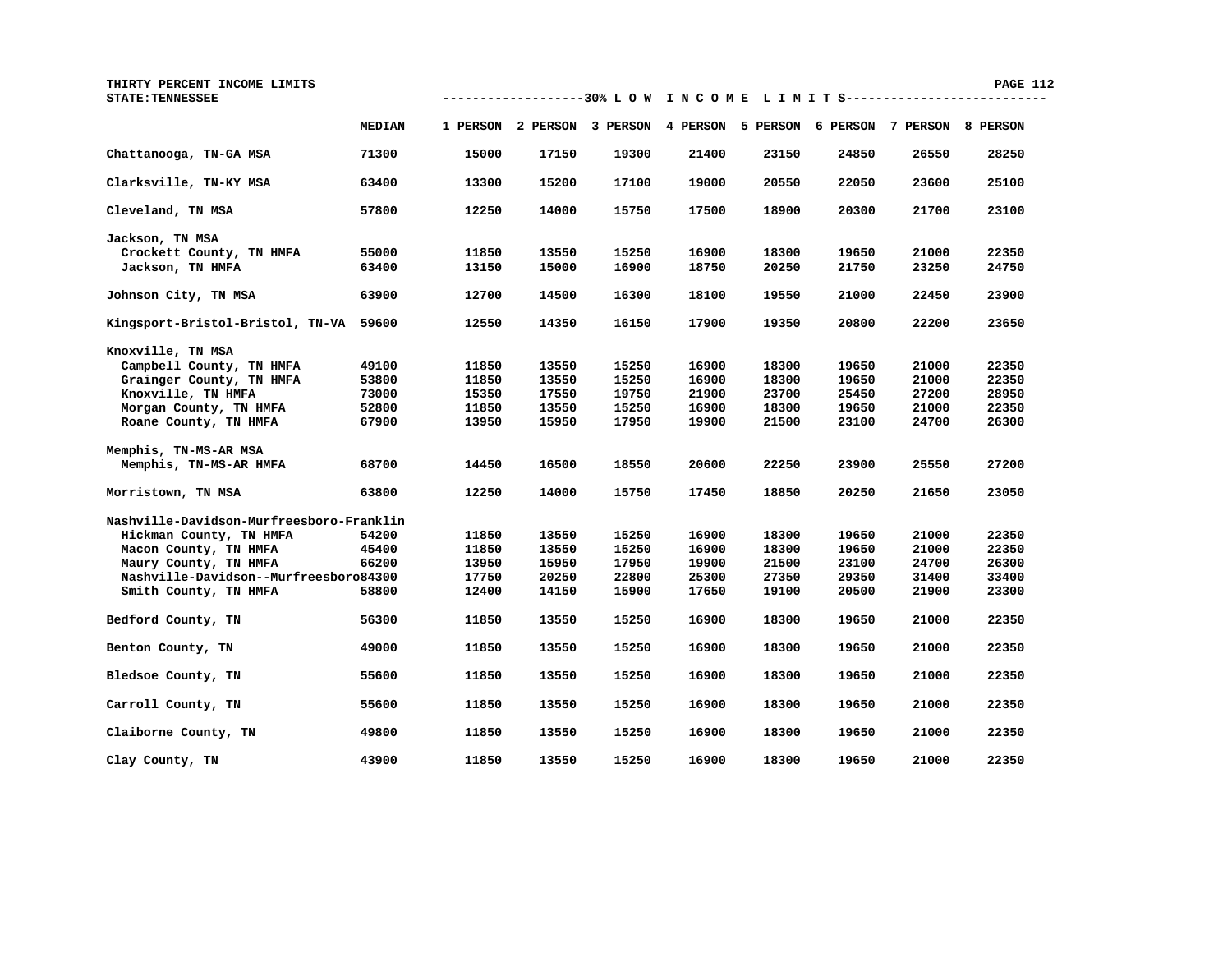| THIRTY PERCENT INCOME LIMITS<br><b>STATE: TENNESSEE</b> |               |       |       |       |                                                                         |       |       |       | <b>PAGE 113</b> |  |
|---------------------------------------------------------|---------------|-------|-------|-------|-------------------------------------------------------------------------|-------|-------|-------|-----------------|--|
|                                                         | <b>MEDIAN</b> |       |       |       | 1 PERSON 2 PERSON 3 PERSON 4 PERSON 5 PERSON 6 PERSON 7 PERSON 8 PERSON |       |       |       |                 |  |
| Cocke County, TN                                        | 44600         | 11850 | 13550 | 15250 | 16900                                                                   | 18300 | 19650 | 21000 | 22350           |  |
| Coffee County, TN                                       | 62000         | 13050 | 14900 | 16750 | 18600                                                                   | 20100 | 21600 | 23100 | 24600           |  |
| Cumberland County, TN                                   | 55300         | 11850 | 13550 | 15250 | 16900                                                                   | 18300 | 19650 | 21000 | 22350           |  |
| DeKalb County, TN                                       | 55500         | 11850 | 13550 | 15250 | 16900                                                                   | 18300 | 19650 | 21000 | 22350           |  |
| Decatur County, TN                                      | 51100         | 11850 | 13550 | 15250 | 16900                                                                   | 18300 | 19650 | 21000 | 22350           |  |
| Dyer County, TN                                         | 55500         | 11850 | 13550 | 15250 | 16900                                                                   | 18300 | 19650 | 21000 | 22350           |  |
| Fentress County, TN                                     | 43400         | 11850 | 13550 | 15250 | 16900                                                                   | 18300 | 19650 | 21000 | 22350           |  |
| Franklin County, TN                                     | 59500         | 12500 | 14300 | 16100 | 17850                                                                   | 19300 | 20750 | 22150 | 23600           |  |
| Gibson County, TN                                       | 56000         | 11850 | 13550 | 15250 | 16900                                                                   | 18300 | 19650 | 21000 | 22350           |  |
| Giles County, TN                                        | 60300         | 12650 | 14450 | 16250 | 18050                                                                   | 19500 | 20950 | 22400 | 23850           |  |
| Greene County, TN                                       | 59000         | 12100 | 13800 | 15550 | 17250                                                                   | 18650 | 20050 | 21400 | 22800           |  |
| Grundy County, TN                                       | 45200         | 11850 | 13550 | 15250 | 16900                                                                   | 18300 | 19650 | 21000 | 22350           |  |
| Hancock County, TN                                      | 43200         | 11850 | 13550 | 15250 | 16900                                                                   | 18300 | 19650 | 21000 | 22350           |  |
| Hardeman County, TN                                     | 48900         | 11850 | 13550 | 15250 | 16900                                                                   | 18300 | 19650 | 21000 | 22350           |  |
| Hardin County, TN                                       | 54000         | 11850 | 13550 | 15250 | 16900                                                                   | 18300 | 19650 | 21000 | 22350           |  |
| Haywood County, TN                                      | 55100         | 11850 | 13550 | 15250 | 16900                                                                   | 18300 | 19650 | 21000 | 22350           |  |
| Henderson County, TN                                    | 56500         | 11900 | 13600 | 15300 | 16950                                                                   | 18350 | 19700 | 21050 | 22400           |  |
| Henry County, TN                                        | 52800         | 11850 | 13550 | 15250 | 16900                                                                   | 18300 | 19650 | 21000 | 22350           |  |
| Houston County, TN                                      | 55500         | 11850 | 13550 | 15250 | 16900                                                                   | 18300 | 19650 | 21000 | 22350           |  |
| Humphreys County, TN                                    | 55600         | 11850 | 13550 | 15250 | 16900                                                                   | 18300 | 19650 | 21000 | 22350           |  |
| Jackson County, TN                                      | 51400         | 11850 | 13550 | 15250 | 16900                                                                   | 18300 | 19650 | 21000 | 22350           |  |
| Johnson County, TN                                      | 42900         | 11850 | 13550 | 15250 | 16900                                                                   | 18300 | 19650 | 21000 | 22350           |  |
| Lake County, TN                                         | 49400         | 11850 | 13550 | 15250 | 16900                                                                   | 18300 | 19650 | 21000 | 22350           |  |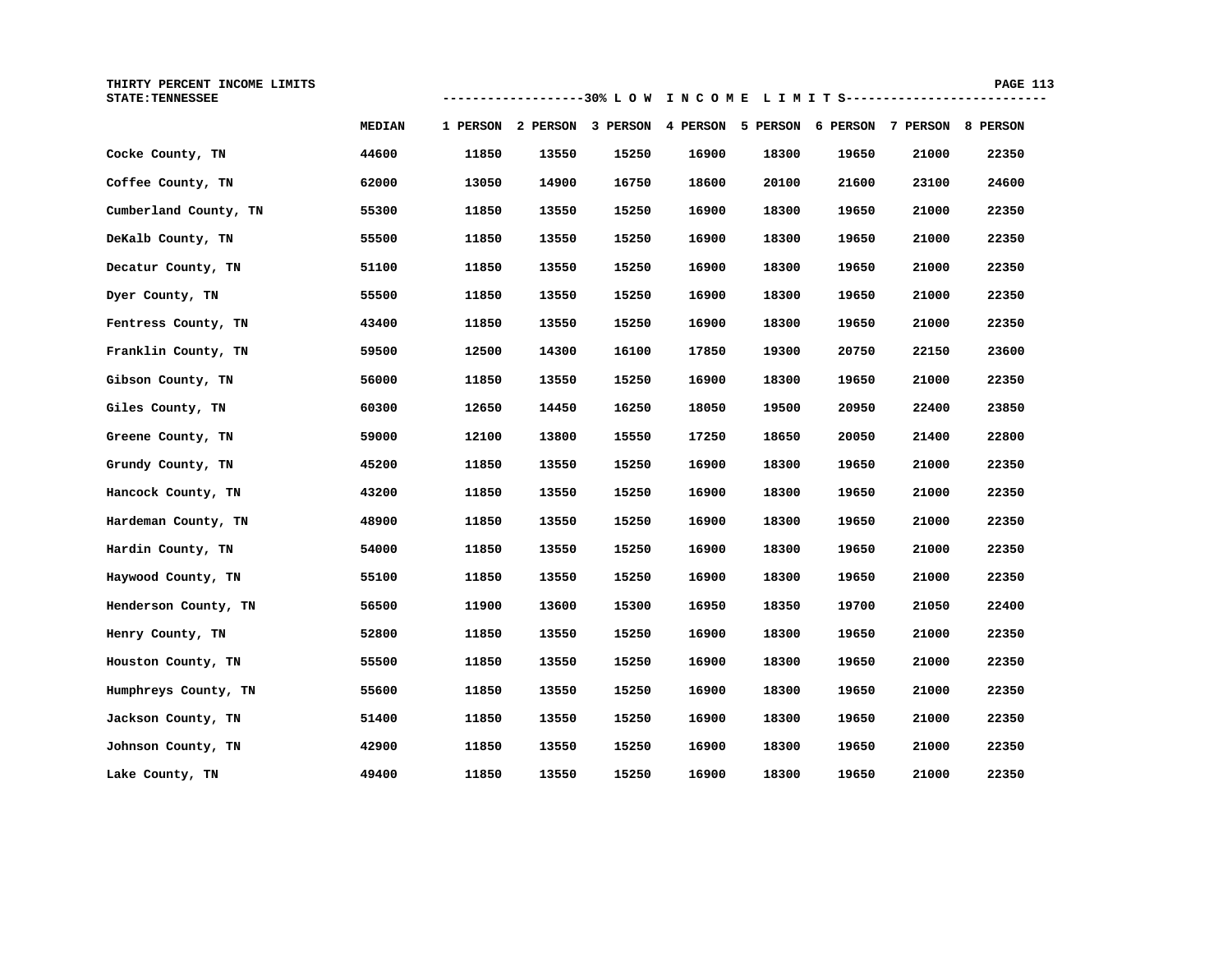| INCOME<br>LIMITS<br>THIRTY<br>PERCENT |                               |                | PAGE                            |
|---------------------------------------|-------------------------------|----------------|---------------------------------|
| <b>STATE: TENNESSEE</b>               | -------------------30%<br>LOW | TNCOME LIMITS: | _______________________________ |

|                       | <b>MEDIAN</b> |       | 1 PERSON 2 PERSON 3 PERSON 4 PERSON 5 PERSON 6 PERSON |       |       |       |       | 7 PERSON | 8 PERSON |
|-----------------------|---------------|-------|-------------------------------------------------------|-------|-------|-------|-------|----------|----------|
| Lauderdale County, TN | 47700         | 11850 | 13550                                                 | 15250 | 16900 | 18300 | 19650 | 21000    | 22350    |
| Lawrence County, TN   | 52800         | 11850 | 13550                                                 | 15250 | 16900 | 18300 | 19650 | 21000    | 22350    |
| Lewis County, TN      | 49500         | 11850 | 13550                                                 | 15250 | 16900 | 18300 | 19650 | 21000    | 22350    |
| Lincoln County, TN    | 58700         | 12100 | 13800                                                 | 15550 | 17250 | 18650 | 20050 | 21400    | 22800    |
| Marshall County, TN   | 59100         | 12450 | 14200                                                 | 16000 | 17750 | 19200 | 20600 | 22050    | 23450    |
| McMinn County, TN     | 55600         | 11850 | 13550                                                 | 15250 | 16900 | 18300 | 19650 | 21000    | 22350    |
| McNairy County, TN    | 49900         | 11850 | 13550                                                 | 15250 | 16900 | 18300 | 19650 | 21000    | 22350    |
| Meigs County, TN      | 56100         | 11850 | 13550                                                 | 15250 | 16900 | 18300 | 19650 | 21000    | 22350    |
| Monroe County, TN     | 52000         | 11850 | 13550                                                 | 15250 | 16900 | 18300 | 19650 | 21000    | 22350    |
| Moore County, TN      | 67500         | 14200 | 16200                                                 | 18250 | 20250 | 21900 | 23500 | 25150    | 26750    |
| Obion County, TN      | 53500         | 11850 | 13550                                                 | 15250 | 16900 | 18300 | 19650 | 21000    | 22350    |
| Overton County, TN    | 51000         | 11850 | 13550                                                 | 15250 | 16900 | 18300 | 19650 | 21000    | 22350    |
| Perry County, TN      | 48800         | 11850 | 13550                                                 | 15250 | 16900 | 18300 | 19650 | 21000    | 22350    |
| Pickett County, TN    | 51000         | 11850 | 13550                                                 | 15250 | 16900 | 18300 | 19650 | 21000    | 22350    |
| Putnam County, TN     | 60600         | 12500 | 14250                                                 | 16050 | 17800 | 19250 | 20650 | 22100    | 23500    |
| Rhea County, TN       | 52800         | 11850 | 13550                                                 | 15250 | 16900 | 18300 | 19650 | 21000    | 22350    |
| Scott County, TN      | 46000         | 11850 | 13550                                                 | 15250 | 16900 | 18300 | 19650 | 21000    | 22350    |
| Sevier County, TN     | 55900         | 11850 | 13550                                                 | 15250 | 16900 | 18300 | 19650 | 21000    | 22350    |
| Stewart County, TN    | 57800         | 12150 | 13900                                                 | 15650 | 17350 | 18750 | 20150 | 21550    | 22950    |
| Van Buren County, TN  | 51100         | 11850 | 13550                                                 | 15250 | 16900 | 18300 | 19650 | 21000    | 22350    |
| Warren County, TN     | 53400         | 11850 | 13550                                                 | 15250 | 16900 | 18300 | 19650 | 21000    | 22350    |
| Wayne County, TN      | 49800         | 11850 | 13550                                                 | 15250 | 16900 | 18300 | 19650 | 21000    | 22350    |
| Weakley County, TN    | 54800         | 11850 | 13550                                                 | 15250 | 16900 | 18300 | 19650 | 21000    | 22350    |